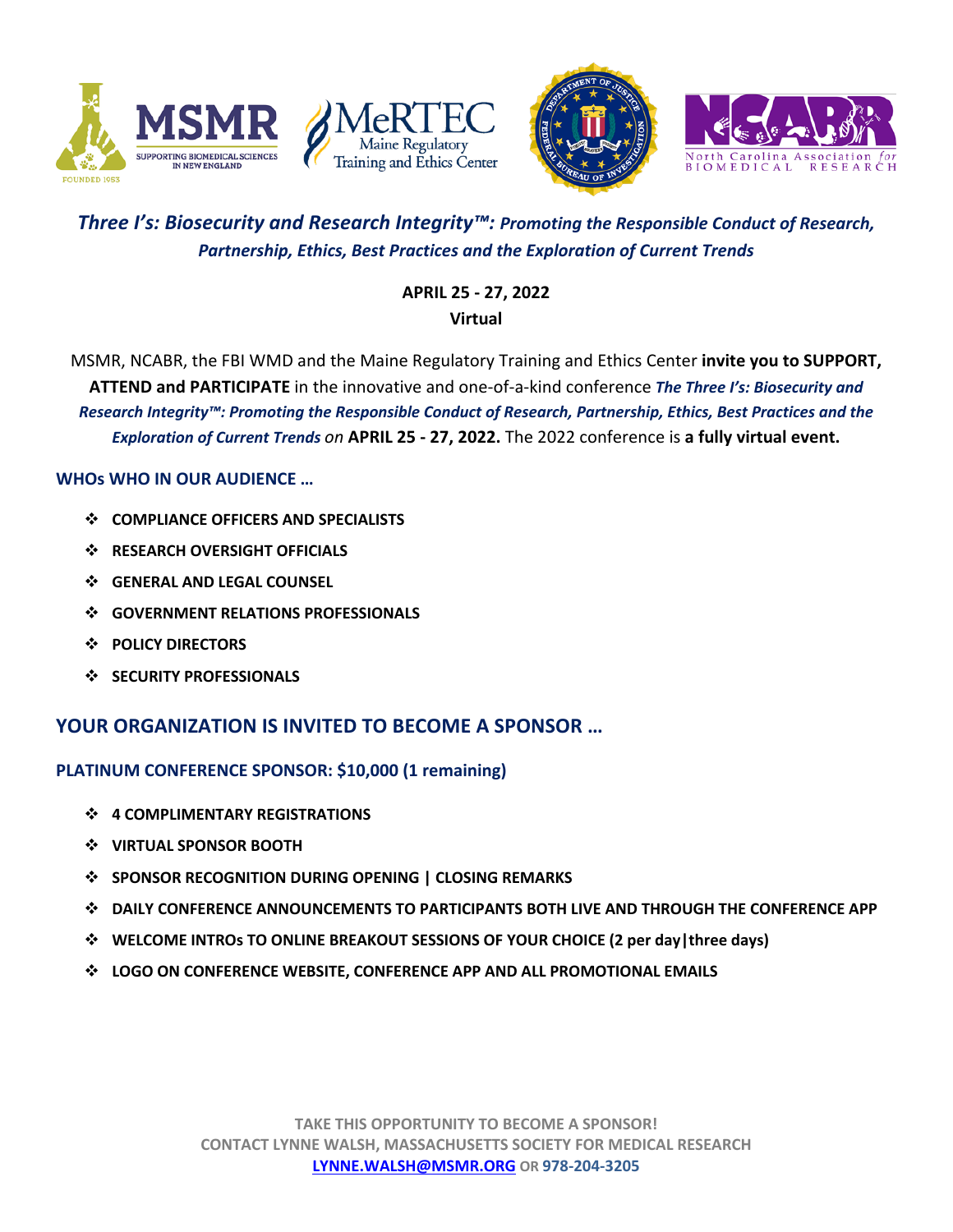





## **GOLD CONFERENCE SPONSOR: \$7,500 (2 remaining)**

- ! **2 COMPLIMENTARY REGISTRATIONS**
- ! **VIRTUAL SPONSOR BOOTH**
- ! **SPONSOR RECOGNITION DURING WELCOME | CLOSING REMARKS**
- ! **PERSONLIZE DAILY CONFERENCE ANNOUNCEMENTS TO PARTICIPANTS THROUGH THE CONFERENCE APP**
- ! **LOGO ON CONFERENCE WEBSITE, CONFERENCE APP AND ALL PROMOTIONAL EMAILS**

#### **SILVER CONFERENCE SPONSOR: \$5,000 (None remain)**

- ! **1 COMPLIMENTARY REGISTRATION**
- ! **VIRTUAL SPONSOR BOOTH**
- ! **LOGO INCLUDED ON DAILY CONFERENCE ANNOUNCEMENTS IN THE CONFERENCE APP**
- ! **LOGO ON CONFERENCE WEBSITE, CONFERENCE APP AND ALL PROMOTIONAL EMAILS**

#### **NETWORKING CONFERENCE SPONSORS: \$3,500 (6)**

#### ! **VIRTUAL NETWORKING SPONSORSHIP**

FOR ATTENDEES AND SPONSORS | EXHIBITORS CAN STILL PROVIDE AN INTERACTIVE ENVIRONMENT FOR ATTENDEES TO NETWORK AND HAVE CONVERSATIONS WITH COLLEAGUES. BECOMING A NETWORKING HOST YOU CAN KEEP ATTENDEES ENGAGED FROM REMOTE LOCATIONS.

#### " **MAIL SNACKBOXES WITH YOUR LOGO AND SWAG (YOUR CALL) TO VIRTUAL PARTICIPANTS**

JUST BECAUSE ATTENDEES AREN'T ON-SITE DOESN'T MEAN THEY DON'T LIKE GETTING FOOD | SWAG FROM A CONFERENCE. WITH YOUR SPONSORSHIP, WE WILL USE WWW.SNACKMAGIC.COM TO MAIL ATTENDEES FOOD AND SWAG. SPONSORS | EXHIBITORS CONTRIBUTING WILL GAIN BRAND EXPOSURE! WE WILL ALSO BE USING THE WHOVA APP FOR GAMIFICATION, WHICH BRINGS BOTH LIVE AND VIRTUAL PARTICIPANTS TO YOU!

#### " **NETWORKING SESSIONS**

ALL SPONSORS WILL HAVE THE OPPORTUNITY TO PARTICIPATE IN ONLINE DISCUSSION FORUMS ORGANIZED BY TOPIC AS A STRATEGY FOR ENHANCING THE CONFERENCE EXPERIENCE.